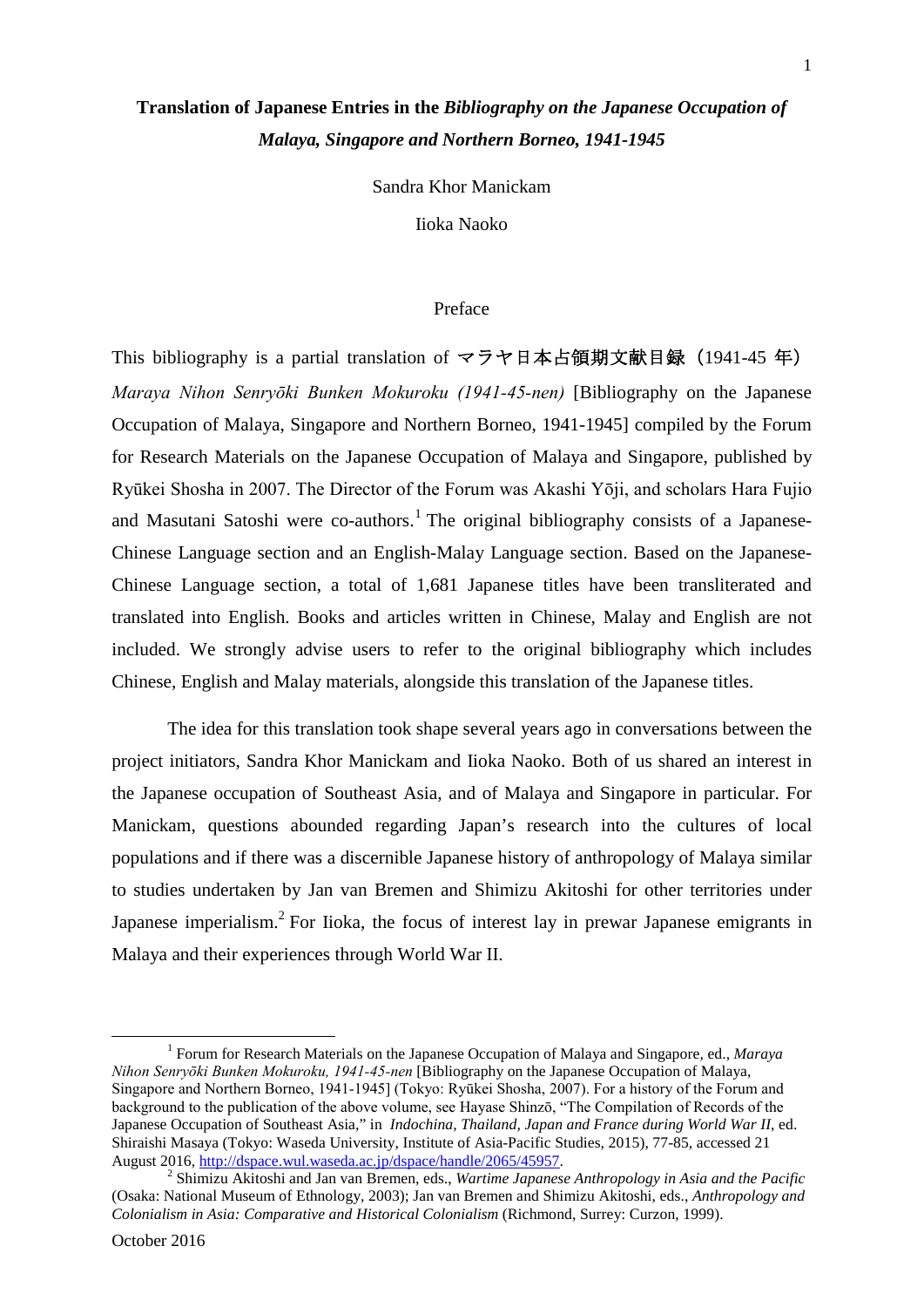There have been a number of scholarly writings on the subject of the Japanese occupation of Southeast Asia and we expected that some of our interests would be covered in those publications. However, upon closer inspection, the scholarly attention given has been by a select group of researchers and on very general aspects of the occupation or a few specific ones focused on one country and not others. Apart from the military aspects of the war, the general aspects include the facts of the occupation, such as when it began, when it ended, and some of the major plot points during the occupation including massacres, forced labor and migration, forced prostitution, treatment of POWs, and economic consequences for Southeast Asia as a whole, and Malaya and Borneo in particular.<sup>[3](#page-1-0)</sup> More specific approaches dealt with, among others, local nationalists and their engagements with Japanese occupation forces,<sup>[4](#page-1-1)</sup> cultural propaganda in certain territories,<sup>[5](#page-1-2)</sup> and the documentation of particular events, most famously the construction of the Thai - Burma Railway.[6](#page-1-3)

For Malaya, Singapore and Northern Borneo, there have been different emphases to each of these areas which correspond to modern-day Malaysia (West and East Malaysia) and Singapore. The Japanese occupation carries different meanings for both countries, with Malaysian official discourse mostly highlighting the benefits to Malay nationalists in breaking the yoke of British colonialism,<sup>[7](#page-1-4)</sup> while in Singapore the emphasis has been on the massacre of large numbers of Chinese at the start of the occupation and the struggle for

<span id="page-1-0"></span> $3$  For general English scholarship on the Japanese occupation of Southeast Asia, see Alfred W. McCoy, ed., *Southeast Asia under Japanese Occupation* (New Haven: Yale University Southeast Asia Studies, 1980); Gotō Ken'ichi, *Tensions of Empire: Japan and Southeast Asia in the Colonial and Postcolonial World* (Singapore: Singapore University Press, 2003); Grant K. Goodman, ed., *Japanese Cultural Policies in Southeast Asia during World War 2* (New York: St Martin's Press, 1991); Paul H. Kratoska, ed., *Southeast Asian Minorities in the Wartime Japanese Empire*, (London: RoutledgeCurzon, 2002); Joyce C. Lebra, ed., *Japanese-Trained Armies in Southeast Asia: Independence and Volunteer Forces in World War II* (Hong Kong: Heinemann Educational Books, 1977); Paul H. Kratoska, ed., *Food Supplies and the Japanese Occupation in South-East Asia* (New York: St. Martins's Press, 1998); Wolf Mendl, ed., *Japan & South East Asia* (London: Routledge, 2001).

For scholarship more specific to the territories of present-day Malaysia and Singapore, see Paul H. Kratoska, *The Japanese Occupation of Malaya 1941-1945: The Social and Economic History* (Honolulu: University of Hawai'i Press, 1997); Akashi Yōji and Yoshimura Mako, eds., *New Perspectives on the Japanese Occupation in Malaya and Singapore, 1941-1945* (Singapore: NUS Press, 2008); Ooi Keat Gin, *Rising Sun over Borneo: The Japanese Occupation of Sarawak, 1941-1945* (New York: St. Martin's Press, 1999); Ooi Keat Gin, *The Japanese Occupation of Borneo, 1941-45* (London: Routledge, 2011).

<span id="page-1-1"></span><sup>4</sup> Satō Shigeru, "Japanese Occupation, Resistance, and Collaboration in Asia," in *World War II in Asia and the Pacific and the War's Aftermath, with General Themes: A Handbook of Literature and Research*, ed. Loyd E. Lee (Westport, CT and London: Greenwood Press, 1998), 121-137; Gotō Ken'ichi, "The Cooperation, Submission, and Resistance of Southeast Asian Elites in the Wartime Empire," in *Tensions of Empire,*" 77-106.

<span id="page-1-2"></span><sup>5</sup> For instance, see chapters in Goodman, *Japanese Cultural Policies in Southeast Asia during World War 2*.

<span id="page-1-3"></span><sup>6</sup> Paul H. Kratoska, ed., *The Thailand-Burma Railway, 1942-1946: Documents and Selected Writings* (London and New York: Routledge, 2006); Gavan McCormack and Hank Nelson, eds., *The Burma-Thailand Railway: Memory and History* (Chiang Mai: Silkworm Books, 1993); *The Thai-Burma Railway and Hellfire Pass*, accessed 11 July 2016, http://hellfire-pass.commemoration.gov.au/.

<span id="page-1-4"></span><sup>7</sup> See Kevin Blackburn and Karl Hack, *War Memory and the Making of Modern Malaysia and Singapore* (Singapore: NUS Press, 2012).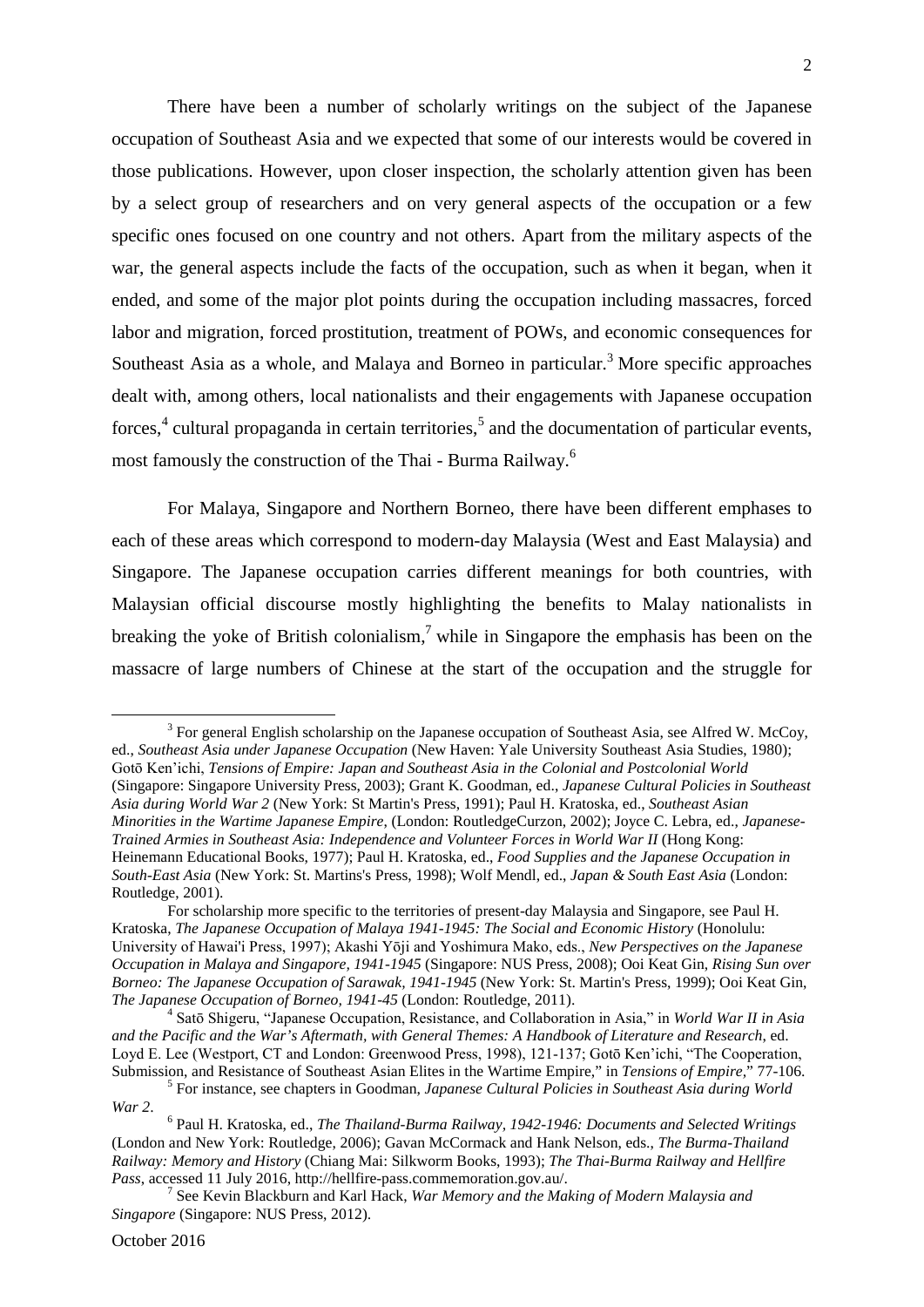survival thereafter.<sup>[8](#page-2-0)</sup> For more than a half century since the late 1960s, Akashi Yōji has been a fixture in studies on the Japanese occupation of Malaya and Singapore. He and Yoshimura Mako recently published an edited volume in English along with other authors researching new themes of the occupation.<sup>[9](#page-2-1)</sup> It is with this publication that our interest was stoked once again and we began to take steps to widen the base of our source material.

One of us (Manickam) is primarily an English, Malay and Dutch speaker, while the other (Iioka) is a native Japanese speaker who also speaks, reads and writes English and Dutch. There have been other joint ventures such as ours, for instance, between Anthony Reid and Shiraishi Saya; Anthony Reid and Ōki Akira; and Gregg Huff and Majima Shinobu.<sup>[10](#page-2-2)</sup> In conversations between Manickam and Iioka, it was obvious that there was a vast group of sources that have been made available in the last few years that would make the study of the occupation of Southeast Asia a much easier enterprise than it was perhaps even a decade ago. These sources include bibliographies,  $\frac{11}{12}$  $\frac{11}{12}$  $\frac{11}{12}$  $\frac{11}{12}$  $\frac{11}{12}$  digital archives,  $\frac{12}{2}$  and searchable library databases all over the world. There have also been attempts to expand studies on occupation into more than just the facts of occupation and to delve into areas such as Japanese colonialism as a larger phenomenon, comparative studies between different occupied areas on

<span id="page-2-0"></span><sup>8</sup> The National Archives of Singapore has published extensively on the occupation, such as *Battle for Singapore:Fall of the Impregnable Fortress: Reflections & Memories of War Volume 1* (Singapore: National Archives of Singapore, 2011); *Syonan Years, 1942-1945: Reflections & Memories of War Volume 2* (Singapore: National Archives of Singapore, 2009); *The Liberation - Resisting the Rising Sun and A New Beginning: Reflections & Memories of War Volume 3* (Singapore: National Archives of Singapore, 2012); Pitt Kuan Wah, ed., *Memories Unfolded: A Guide to Memories at Old Ford Factory* (Singapore: National Archives of Singapore, 2008). Lee Geok Boi, *The Syonan Years: Singapore Under Japanese Rule 1942-1945* (Singapore: National Archives of Singapore, 2005); Hong Suen Wong, *Wartime Kitchen: Food and Eating in Singapore, 1942-1950* (Singapore: Editions Didier Millet, 2009).

<span id="page-2-2"></span><span id="page-2-1"></span><sup>9</sup> Akashi and Yoshimura, *New Perspectives*.

<sup>10</sup> Anthony Reid and Shiraishi Saya, "Rural Unrest in Sumatra, 1942: A Japanese Report," *Indonesia* 21 (1976): 115-133; Anthony Reid and Ōki Akira, eds., *The Japanease Experience in Indonesia: Selected Memoirs of 1942-1945* (Athens: Ohio University Press, 1986); Gregg Huff and Majima Shinobu, "Financing Japan's World War II Occupation of Southeast Asia," *The Journal of Economic History* 73, 4 (2013): 937-977; Gregg Huff and Majima Shinobu, *World War II Singapore: The Chosabu Reports on Syonan* (forthcoming).

<span id="page-2-3"></span><sup>11</sup> For instance, Shimizu Hajime, ed., *British Documents on Japanese-Southeast Asian Relationship in the Pacific Record Offices* (Tokyo: Institute of Developing Economics, 1992); John J. Sbrega, ed., *The War Against Japan, 1941-1945: An Annotated Bibliography* (New York: Garland, 1989; Reprint, Abingdon: Routledge, 2015); Justin J. Corfield, *A Bibliography of the Malayan Campaign and the Japanese Period in West Malaysia, Singapore and Borneo, 1941-1945* (Lewiston, N.Y.: Edwin Mellen Press, 2001); Akashi Yōji, "An Annotated Bibliographical Study of Japanese Occupation of Malaya/Singapore, 1941-45," in *New Perspectives*, ed. Akashi and Yoshimura, 250-282.

<span id="page-2-4"></span><sup>&</sup>lt;sup>12</sup> For instance, Japan Center for Asian Historical Records (JACAR) provides a database (www.jacar.go.jp) with digitized images received from various national agencies including the National Archives of Japan, Diplomatic Archives of the Ministry of Foreign Affairs of Japan, and National Institute for Defense Studies of the Ministry of Defense. National Diet Library Digital Collections (http://dl.ndl.go.jp/) allow users to access a vast number of materials owned by Japanese libraries. Japan Institute of Developing Economies Japan External Trade Organization (IDE-JETRO) offers digital archives under the heading "Japan in Modern Asia" (http://d-arch.ide.go.jp/asia\_archive/index.html), which include records of the Japanese Navy.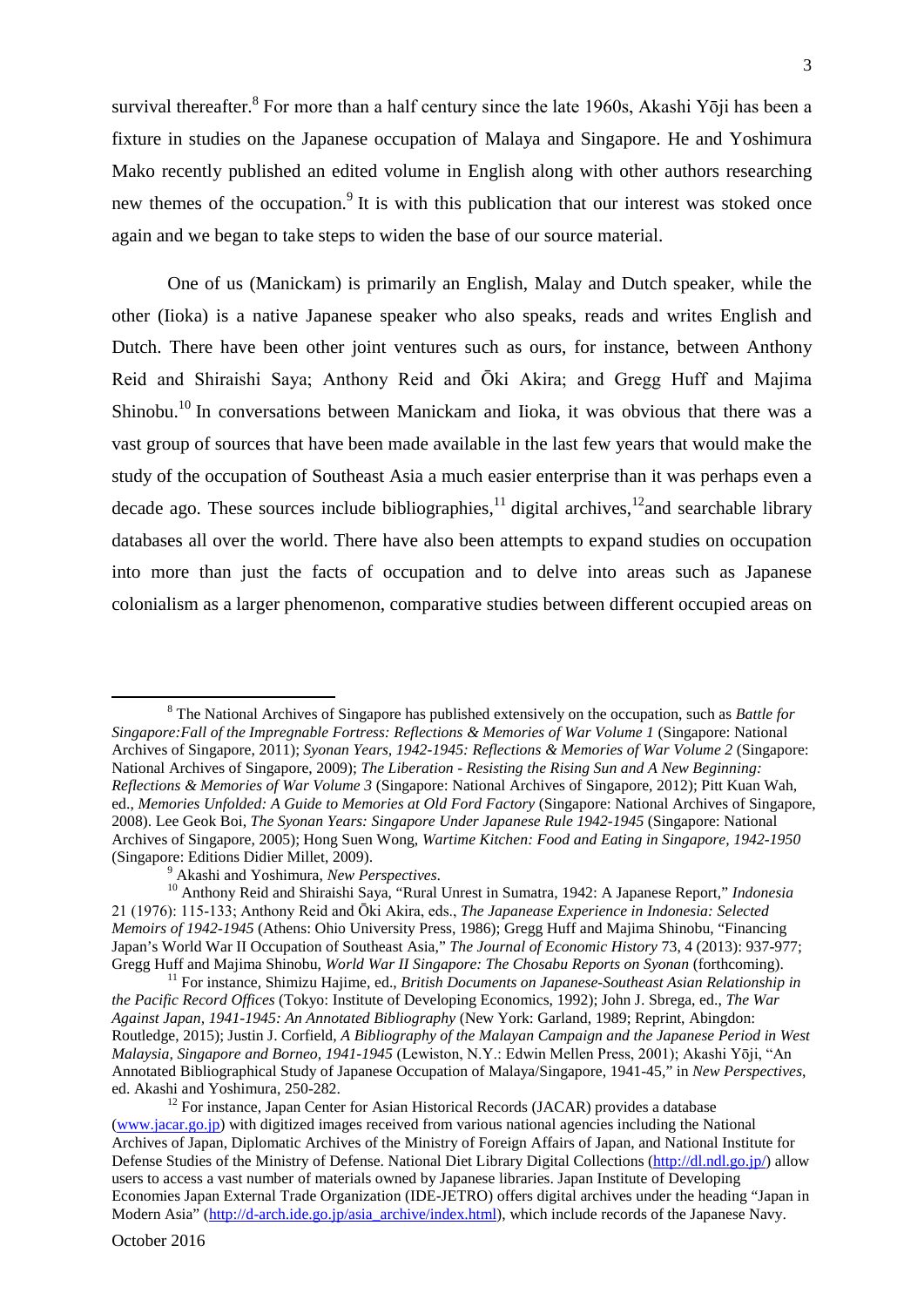specific themes such as the treatment of the Chinese or the press, $^{13}$  $^{13}$  $^{13}$  and cultural aspects such as Japanese perceptions of SoutheastAsia[.](#page-3-1)<sup>14</sup>

As with many translations, the translation of the Japanese entries of the original bibliography is not the end product. The purpose of making this translation available to the wider community of scholars is to spur others into translating Japanese material into other languages so that we may pool our efforts and resources to make a daunting task more manageable. Summarizing the state of study on the Japanese Occupation of Southeast Asia both in Japanese and in English literature, Huff and Majima's review article points out the information gap due to the persistent linguistic divide and called for translation projects.<sup>[15](#page-3-2)</sup> Recently, a few volumes from Senshi Sōsho (War History Series) have been translated into English. [16](#page-3-3) The 102-volume series, compiled by the War History Office of the National Defense College of Japan and originally published between 1966 and 1980, is the official military history of the Japanese Army and Navy concerning World War II. Undoubtedly, these volumes contain much that would be relevant to specialists of Malaya and Singapore and is yet another resource that awaits translation by interested researchers.

In terms of collective scholarly effort, we are thinking about a database called the Malay Concordance Project (mcp.anu.edu.au) whereby scholars transliterate material written in Jawi (Malay in Arabic script) into romanised Malay and donate their translations to a database where it may be searchable in romanised Malay. By now, the project houses a wealth of transliterations from the fourteenth to the twentieth century and is a key resource for anybody studying the Malay world. Perhaps, in time, such a database will also be available for Japanese sources on the war and occupation that are translated into English and other languages, such that scholars will be able to access and use them in their own studies on

<span id="page-3-0"></span><sup>&</sup>lt;sup>13</sup> Kelvin Chow Ka-kin, "Hong Kong and Malaya under the Japanese Occupation 1941-1945" (PhD diss., University of Hong Kong, 1999); Layton Horner, "Japanese Military Administration in Malaya and the Philippines" (PhD Diss., University of Arizona, 1973); Benjamin Ng Wai-Ming, "A Comparative Study of Japanese Cultural Policies in Hong Kong and Singapore during the Occupation Period 1942-1945," in *Japan and Southeast Asia: Continuity and Change in Modern Times,* eds. Teow See Heng, et al., (Quezon City: Ateneo de Manila University Press, 2014): 79-92.

<span id="page-3-1"></span><sup>&</sup>lt;sup>14</sup> Yamamoto Mayumi, "Spell of the Rebel, Monumental Apprehensions: Japanese Discourses on Pieter Erberveld," *Indonesia* 77 (2004): 109-143; Ethan Mark, "The Perils of Co-Prosperity: Takeda Rintarō, Occupied Southeast Asia, and the Seductions of Postcolonial Empire," *American Historical Review* 119, 4 (2014): 1117-1128.

<span id="page-3-2"></span><sup>&</sup>lt;sup>15</sup> Gregg Huff and Majima Shinobu, "The Japanese Occupation of South East Asia during the Second World War," *South East Asia Research* 19, 4 (2011): 855–877.

<span id="page-3-3"></span><sup>16</sup> Steven Bullard, trans., *Japanese Army Operations in the South Pacific Area: New Britain and Papua Campaigns, 1942–43* (Canberra: Australian War Memorial, 2007), accessed 22 August 2016, http://ajrp.awm.gov.au/ajrp/ajrp2.nsf/WebI/JpnOperations/\$file/JpnOpsText.pdf?OpenElement. At present, the Corts Foundation (The Netherlands) is undertaking the Senshi Sōsho project with the aim of translating six volumes pertaining to the Dutch East Indies into English. The first volume was published in 2015. Willem Remmelink, trans., ed., *The Invasion of the Dutch East Indies* (Leiden: Leiden University Press, 2015).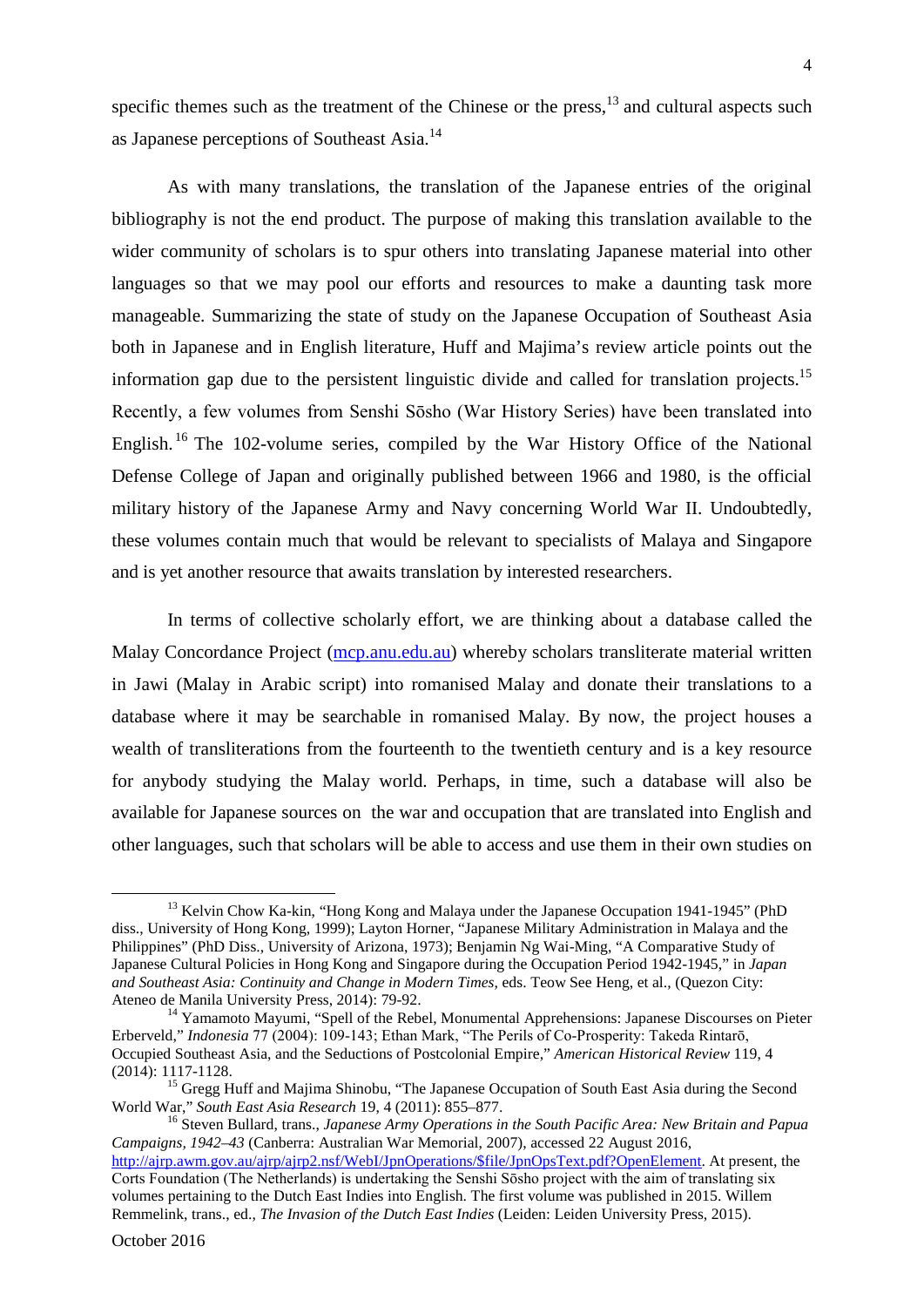World War II, the Malay world, Southeast Asia, and other possible topics of interest. At the same time, further questioning will facilitate the unearthing and preserving of yet-to-be found materials and provide an impetus to translating the sources into other languages. We are well aware that within different academic language communities, the state of knowledge is quite different. We hope that this project will contribute to bridging the linguistic gaps and encouraging further conversation between academic spheres.

The translation of the Japanese portion of this bibliography was made possible by the Nanyang Technological University (NTU) Start-Up Grant received by Manickam. The end result — the preface, editorial notes and the translated bibliography in excel format — is now deposited at the NTU Humanities and Social Sciences (HSS) library portal where it may be accessed via that university's intranet. Having the translation of the bibliography accessible via the university intranet was made possible through the work of Chia Yew Boon (Head, HSS Library) and Ng Kiak Peng (Senior Librarian, HSS Library), and with the kind permission of the publisher of the original bibliography, Ryūkei Shosha. We would like to extend our thanks to Himemoto-Hiraishi Yumiko (Toyota Foundation) for providing us assistance as a liaison between the publishing house and the authors.

The translation, including additional research into the present location of the materials, the compilation of abbreviations and editorial notes, was completed by Iioka. A portion of the translation was initially undertaken by Damien David Jungman. Manickam assisted with the final editing of the titles in English, with translating titles from Malay to English where necessary and drafting the preface. Additional support and advice was provided by Paul Kratoska (NUS Press, Singapore), Majima Shinobu (Gakushūin University, Japan) and Ishikawa Ryōta (Ritsumeikan University, Japan). As always, all mistakes are our own. Should readers wish to report any errors, please do not hesitate to contact Manickam at [skmanickam@hotmail.com](mailto:skmanickam@hotmail.com). More up-to-date information about the bibliography project may be found at [http://manickam.nl/research%20projects.html](http://manickam.nl/research projects.html).

## Sandra Khor Manickam and Iioka Naoko

### October 2016

To cite this work: Sandra Khor Manickam and Naoko Iioka, "Preface", in *Translation of Japanese Entries in the Bibliography on the Japanese Occupation of Malaya, Singapore and Northern Borneo, 1941-1945* (Online Publication, [http://manickam.nl/research%20projects.html](http://manickam.nl/research projects.html), October 2016).